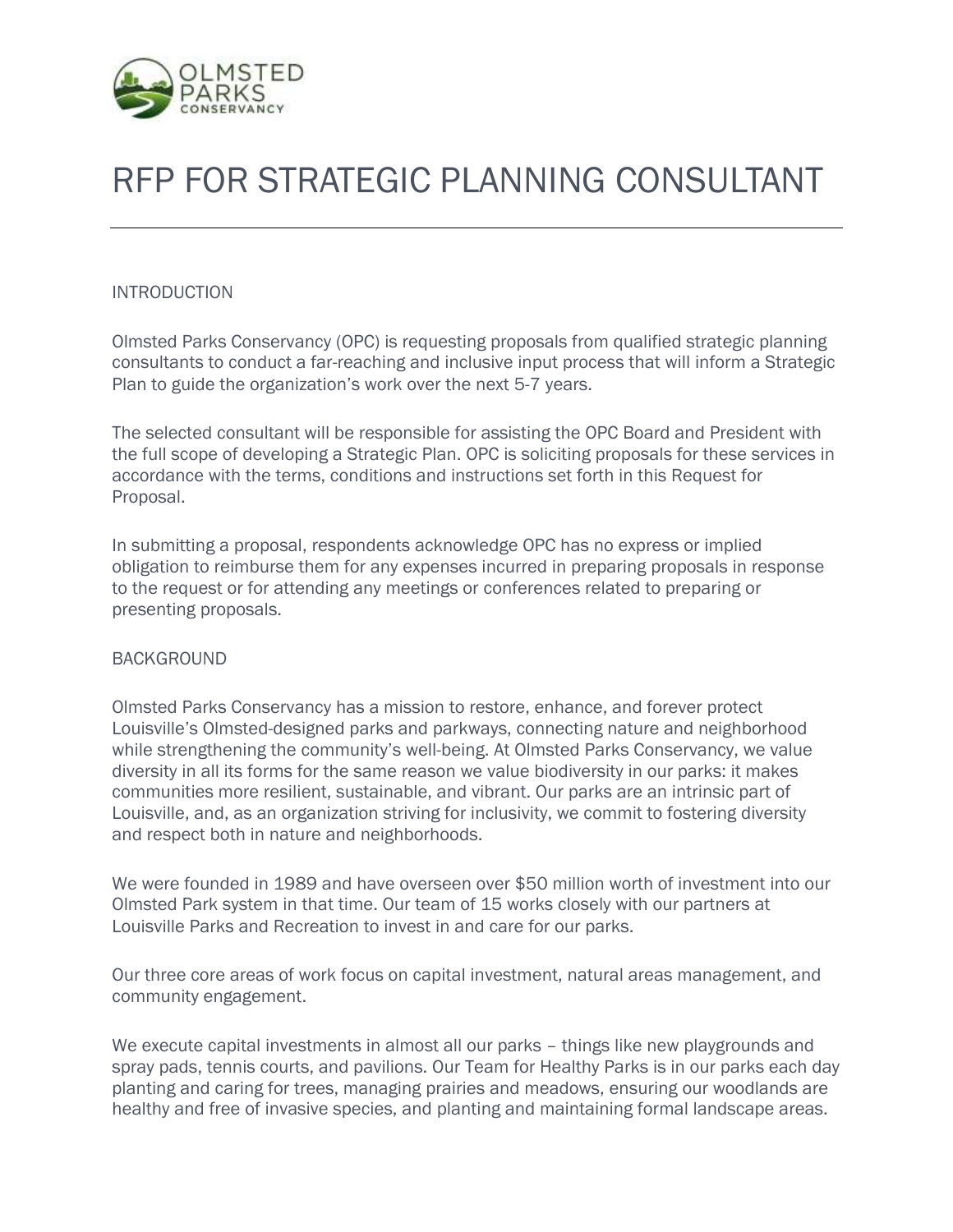

Our community engagement work is broad. We have Friends of Parks in many of our parks – neighbors who help program and advocate for better care of their park, and act as the eyes and ears for our organization. We have over 1000 volunteers each year who contribute an extraordinary amount of work maintaining our parks. We are involved in environmental education from early childhood Free Play activities to graduate level research projects.

#### EVOLUTION

We began as a fundraising organization that strictly paid for capital investments. We raised money, matched by public funds, and then relied on the public parks department to maintain the parks. We have always worked hard to maintain a strong relationship with our mayor and have advocated for matched funding for our projects. We take our role as advocate seriously and will challenge decisions that we do not feel are in the best interest of our parks or landscapes.

About 17 years ago, we recognized that the woodlands were seriously threatened by invasive honeysuckle and created a campaign to restore them. We created the Team for Healthy Parks, a crew of 5 people who spent years clearing the woodlands. We have always had a strong foundation in science and use data to guide best practices in land management. The woodland restoration work continues to this day and has expanded to also include formal landscaping, tree plantings, and meadow maintenance. Work that used to only be in a handful of parks with natural woodlands has now expanded to each of our 17 parks. Our volunteer program was created at the same time to support this work and has only grown since. As we've acknowledged the city's perennial limited capacity to adequately fund the park system, we've had to take on more responsibility, especially for maintaining areas and projects that our members and supporters have funded.

In the past 5 years, we have also expanded our community engagement work to focus on strengthening relationships with neighbors through our Friends of Olmsted Parks. These neighbors advocate for their parks and are actively involved in caring for and programming. We partner with neighbors and various organizations to ensure the parks are vibrant and accessible and continue to meet the needs of park users.

Our organization continues to evolve. Late last year, we received a historic gift of \$8 million to purchase 25 acres of property that adjoins Cherokee Park, protecting it from a proposed 75 home development. This is the first time in our organizational history that we will own land and be completely responsible for the maintenance and care for the property.

As our capacity grows, we anticipate more parkland will eventually be under our sole management and care. Our relationship with Louisville Parks and Recreation will continue to evolve. Given the continued expansion of our work and ambition, we felt like this was the right time to undergo a comprehensive strategic planning process.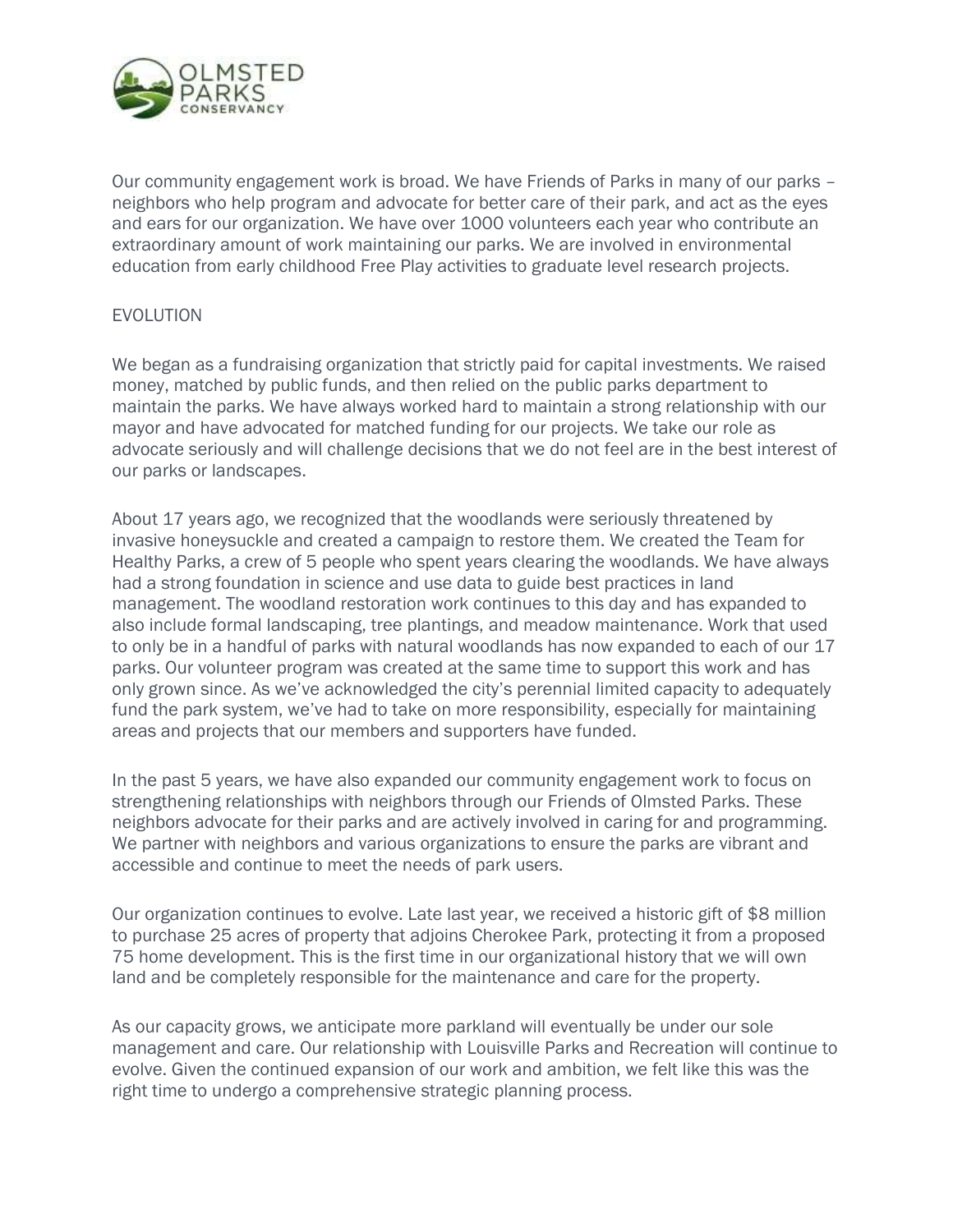

## PROPOSAL

The following information is required for the proposal submission to be considered:

- Firm name, address, contact name, title, phone number & email address
- Scope of Work including an outlined approach and strategy to complete the requested Scope of Work
- Cost estimate for the proposed Scope of Work, and any other project-related costs
- List of 3 references and examples of similar projects

### **ELIGIBILITY**

Consultants should be experienced in working with organizations in the development of a responsive and a long-term strategic plan. The intent of the Request for Proposal is to garner proposals from qualified strategic planning consultants to work in partnership with the Strategic Planning Committee, the OPC Board, the OPC staff and community stakeholders. The successful proposer will work directly with the Strategic Planning Committee and the President to ensure all activities in this project are completed.

## SCOPE OF WORK REQUESTED

- Conduct a pre-meeting with OPC staff, OPC Strategic Planning Committee, and OPC Board, including at a Board and Staff retreat.
- Review relevant documents identified by the Board and President including previous strategic plans, and new branding and communication pillars.
- Organize and facilitate meetings to encourage participation and gather insight regarding critical issues and priorities for OPC.
- Work with the Strategic Planning Committee to ensure that there is thorough board, staff and community engagement.
- Partner with communication team on all related event notifications
- Provide Strategic Planning Committee with documentation of findings from any public and staff meetings, and preliminary direction for a Strategic Plan.
- Provide a draft Strategic Plan that will guide the organization's work over the next 5-7 years to the staff for feasibility review no later than October 20, 2022.
- Provide a draft Strategic Plan at a Governance Committee meeting by no later than October 27, 2022.
- Attend and present the final report at OPC Board meeting (November 15, 2022).